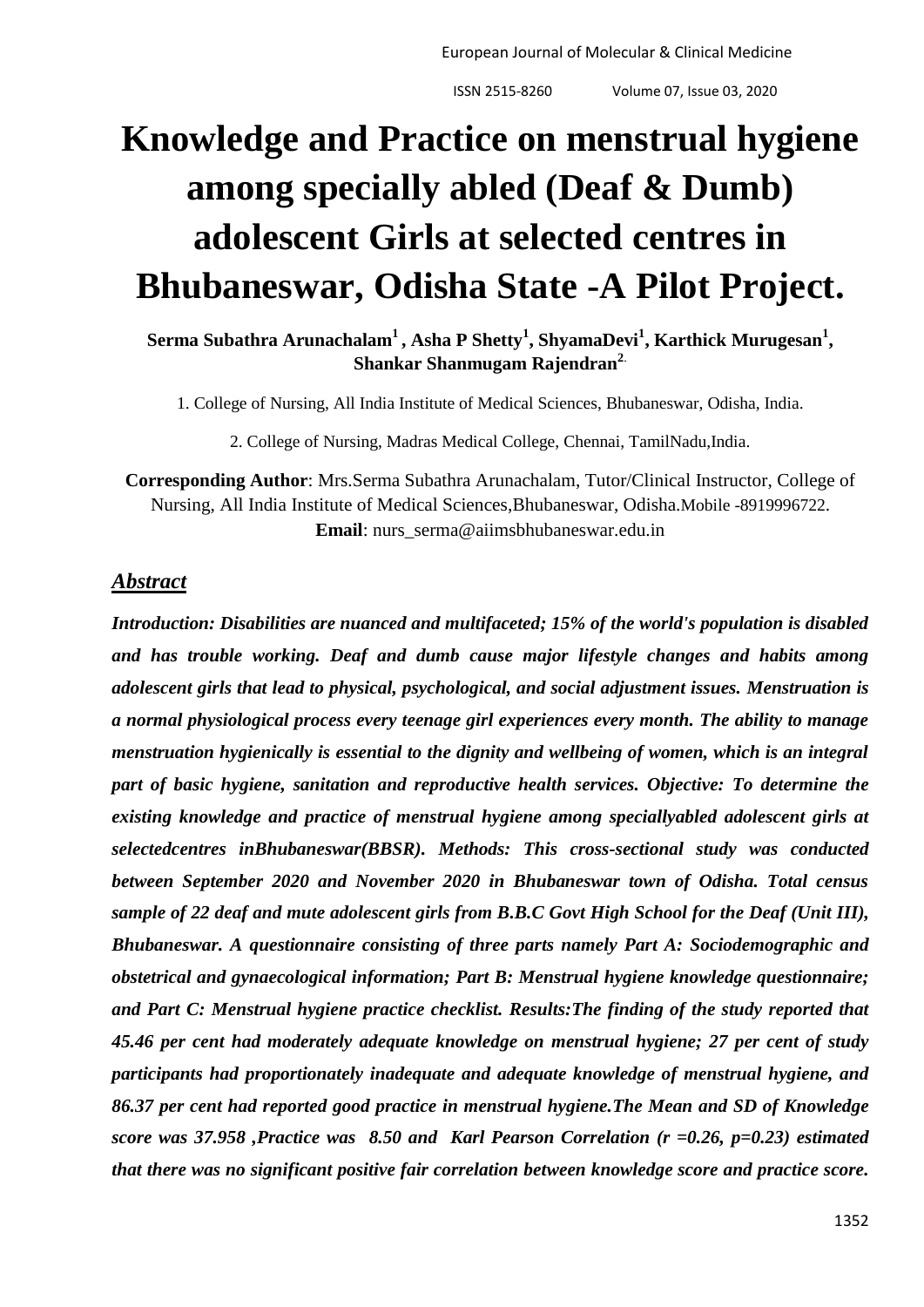*Conclusion: Good menstrual hygiene triggers women's health, trust and self-esteem and is linked to gender equality and fundamental human rights. Setting realistic time-limited targets, including education (Videos and Information Booklets) on hygienic practices followed during menstruation using sign language for deaf and mute adolescent girls, would be a welcome effort to provide basic hygiene and reproductive services to specially-enabled girls and women.*

*Keywords: adolescents, deaf, dumb, mute, menstrual hygiene, reproductive health.*

#### **Introduction:**

Menstruation is a natural phase of physiology, undergone every month by both women and girls<sup>(1)</sup>. Hygienic menstruation control is important for women's dignity and wellbeing. It forms an important part of fundamental hygiene, health and reproductive health  $(2)$ . Menstrual Hygiene Management( MHM)issues are increasingly recognised in the water, sanitation and hygiene (WASH) industry on a global level.<sup>(3)</sup> WHO and UNICEF (2014) described the management of menstrual hygiene, as women and girls use clean menstrual hygiene material in order to absorb/ collect blood that can be changed in privacy as a form of clean menstrual hygiene.<sup> $(4,5,6)$ </sup> An individual aged from 10 years to 15 years is regarded as a young person, according to  $WHO^{(7)}$ . The transition phase between childhood and adulthood is known as growth and development-marked adolescence.<sup>(8)</sup>The menstruation of girls after puberty is the key predictor of women's health and vitality.<sup> $(9,10)$ </sup>They strive to control their period in an environment in which menstruations are shrouded in secrecy and shame.<sup> $(11)$ </sup> In the world, 7.3 billion people are without adequate access to sanitation, 892 million which have been lost in the last few years, they defecate in open, deprived of basic hygiene and vital washing facilities.<sup>(12)</sup>Even for disabled people, women and girls with hearing impairment, because of a lack of consciousness and hygiene, the condition is critical. $^{(13)}$  Disability is complex and numerous. In the 2011 World Disability Survey, almost 15% of the world's population lived with disability, and 2-4% were facing problems.  $(14)$  According to the 2011 census, 22% of the India population, was disabled. Nineteen per cent were hearing impaired, and 7.6 per cent were speech deficiency. <sup>(15)</sup> Deaf and mute induces drastic changes in young girls' way of life and habits, contributing to physical, psychological and social issues.  $(16)$  The menstrual cycle is the normal physiological, natural hormonal shift in women's reproductive systems.  $(17)$  Menstruation is still a taboo in India, and it is common people in society who feel insecure, and society prevents women and girls from articulating their needs and menstrual hygiene issues. <sup>(18)</sup>The WHO reported that 90% of the world's 14-24-yearolds live in developing countries. <sup>(19)</sup> UNESCO identified students being away from schools for three to four days every four weeks due to menstruation.<sup>(20)</sup> The equipment and management of teenagers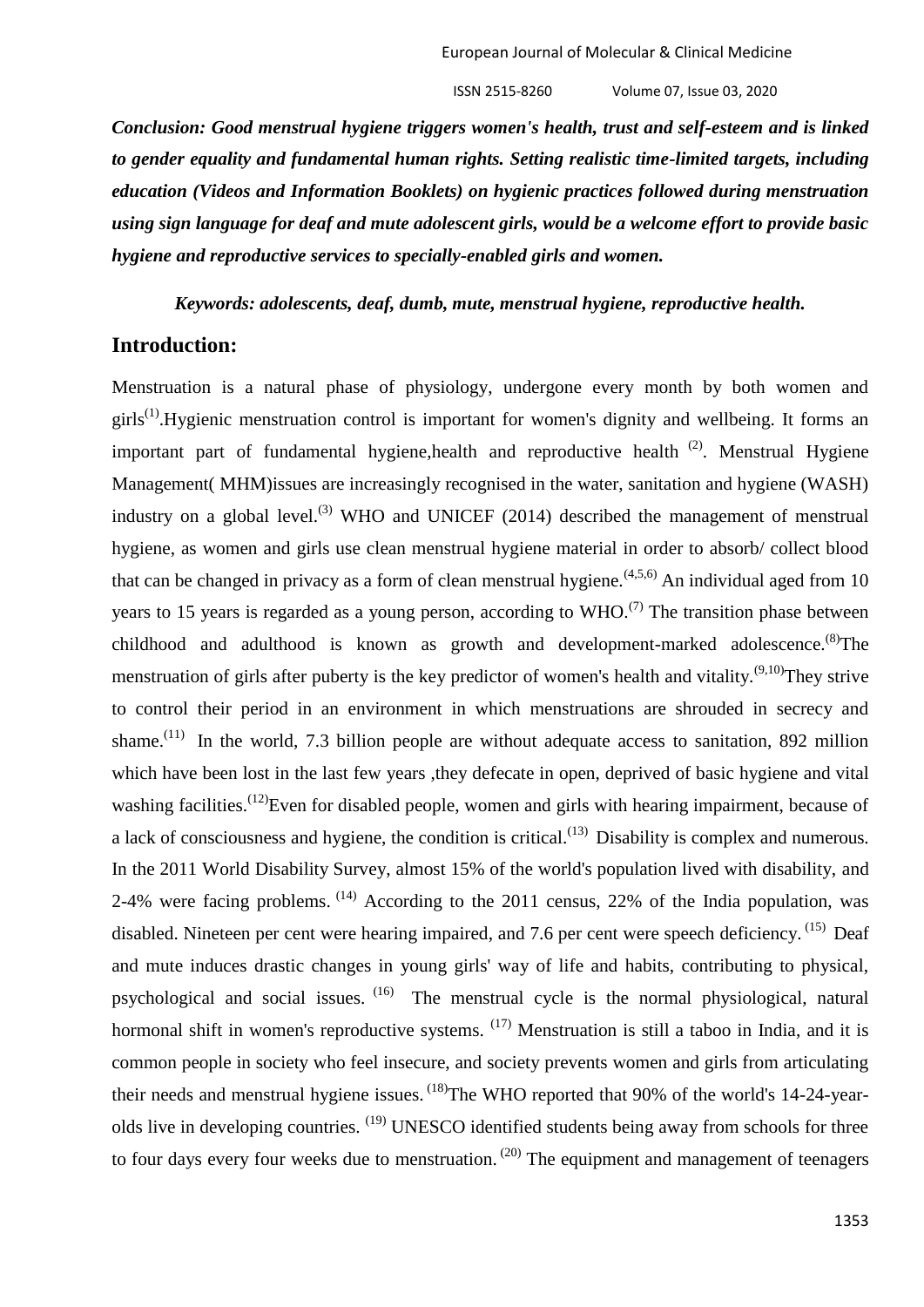with sufficient information and awareness about menstrual hygiene allow them to gain knowledge that improves their self-esteem and academic performance.<sup>(21)</sup>

#### **Background**

The period from childhood to adulthood is adolescence. It is crucial to note puberty as a series of events for girls. Each girl is different and can grow differently through these changes and is recognised more and more as a crucial time in her life. The body, brain, and behavioural changes rapidly grow.<sup> $(22)$ </sup> In India, the women's reproductive age group includes more than 31 crore censuses  $(2011)$ .<sup>(15)</sup> The latest United Nations report on disability and development 2018 emphasises that developing States must have aggregate disability data in place14 is a major requirement.<sup>(23)</sup> Accordingly, censuses 2011 are 22% of the deaf and dumb trigger major changes in lifestyle and behaviour among teenagers, which contributes to physical, psychological, and social adjustment issues.<sup>(24)</sup>According to census 2011, the overall impairment of people born with hearing handicaps in the survey was 19 per cent, the total disability of speech in the census survey was 10.5 per cent, and that of persons with speech handicaps 7.6 per cent, and the total disability was 6.1 per cent in the census and the survey  $(2012 - 2013)$ .<sup>(25)</sup> In developing nations, nearly 90 per cent of the planet has deaf or mute and visually impaired.<sup> $(26)$ </sup> Awareness on menstrual activities among teenage girls who are deaf or mute, it is an important need for health, but often unattended and lacks access to health information and services.

#### **Objectives:**

The purpose of the present study was to identify the current menstrual hygiene knowledge &practicelevel among adolescent girls with challenged skills (deaf and dump). The core objectives of the study are as follows, 1.The level of knowledge on menstrual hygiene and practice among adolescent girls with special needs can be correlated. 2. Associateknowledgelevel & compare menstrual hygiene practice levels of speciallyabledteenage girls (Deaf&Dumb) with socio demographic variables.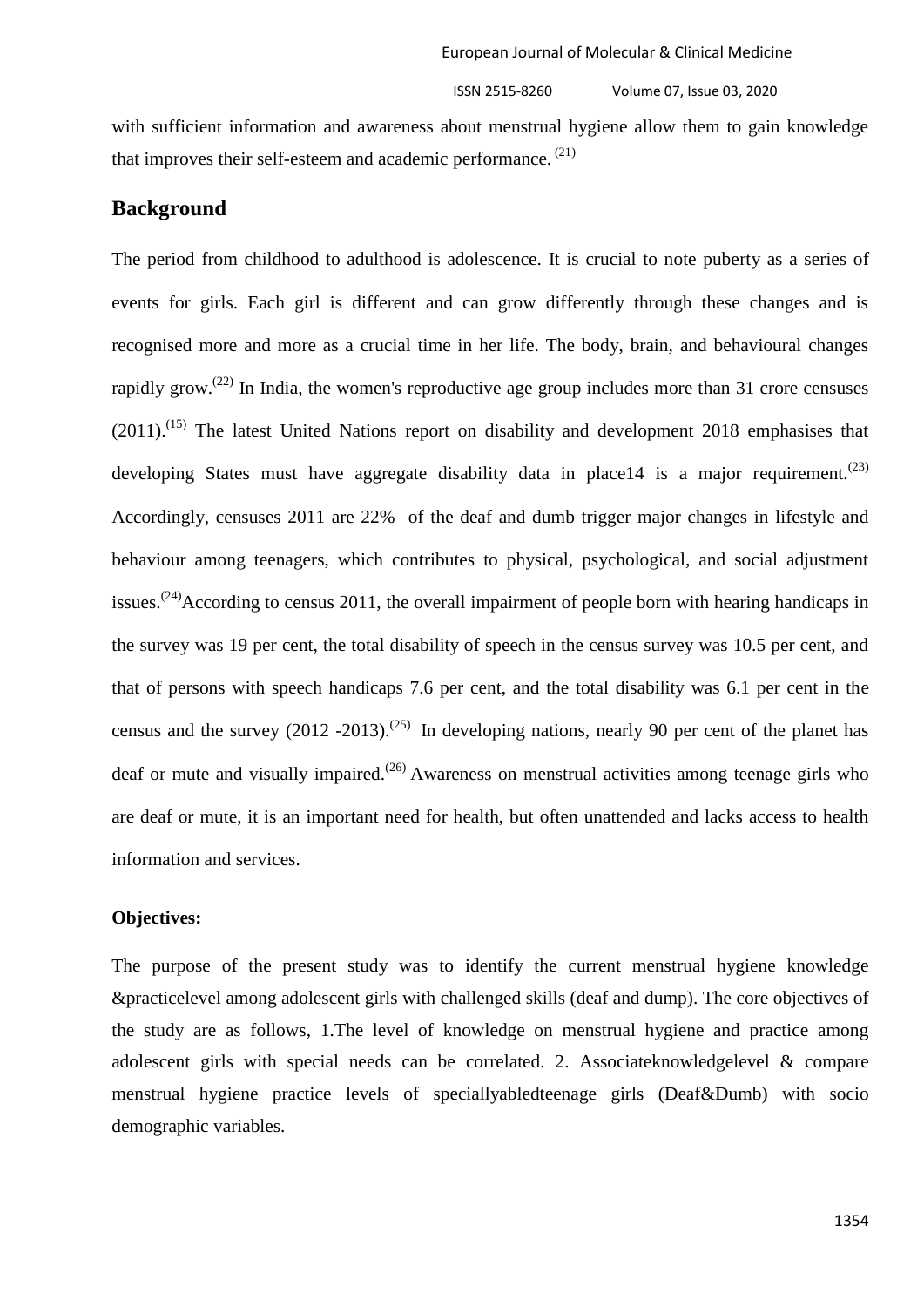# **Methodology:**

The study was performed at the B.B.C Govt High School for the Deaf(Unit III), BBSR with the aid of a descriptive cross-sectional research design. There are about 22 adolescents with regular menstrual cycle, found in menarche.

# **Population** :

 A sample of 22 students who engage in the study environment with hearing and speech disability

# **Criteria for the sample**:

Eligible students are all fitted with android mobile telephone with the internet.

# **Criteria of inclusion**

- Menarche achieved
- Android, internet access cell phone.
- to answer via the connection given by Google
- read and comprehend the language of Odiya (suggested by School authorities.)

# **Sampling Technique:**

To recruit the students for the study based on their eligibility requirements.The complete enumerative sampling approach was used.

### **Tools for Data Collection**

The researcher developed socio demographic characteristics for the collection of data for students, including age, religion, parent education status, siblings, income, etc. The questionnaire was developed by ZelalemBelayneh et al on student's obstetric and gynaecological features, awareness and practice of menstrual hygiene  $(27)$ . The questionnaire was allowed to use. For tool I, the numbers of artefacts have been summarised by several things in each field of expertise. The overall awareness score was 60. The evaluation of knowledge by students 67% and higher was deemed to be an acceptable knowledge of 51% - 67% moderately appropriate knowledge and less than 50%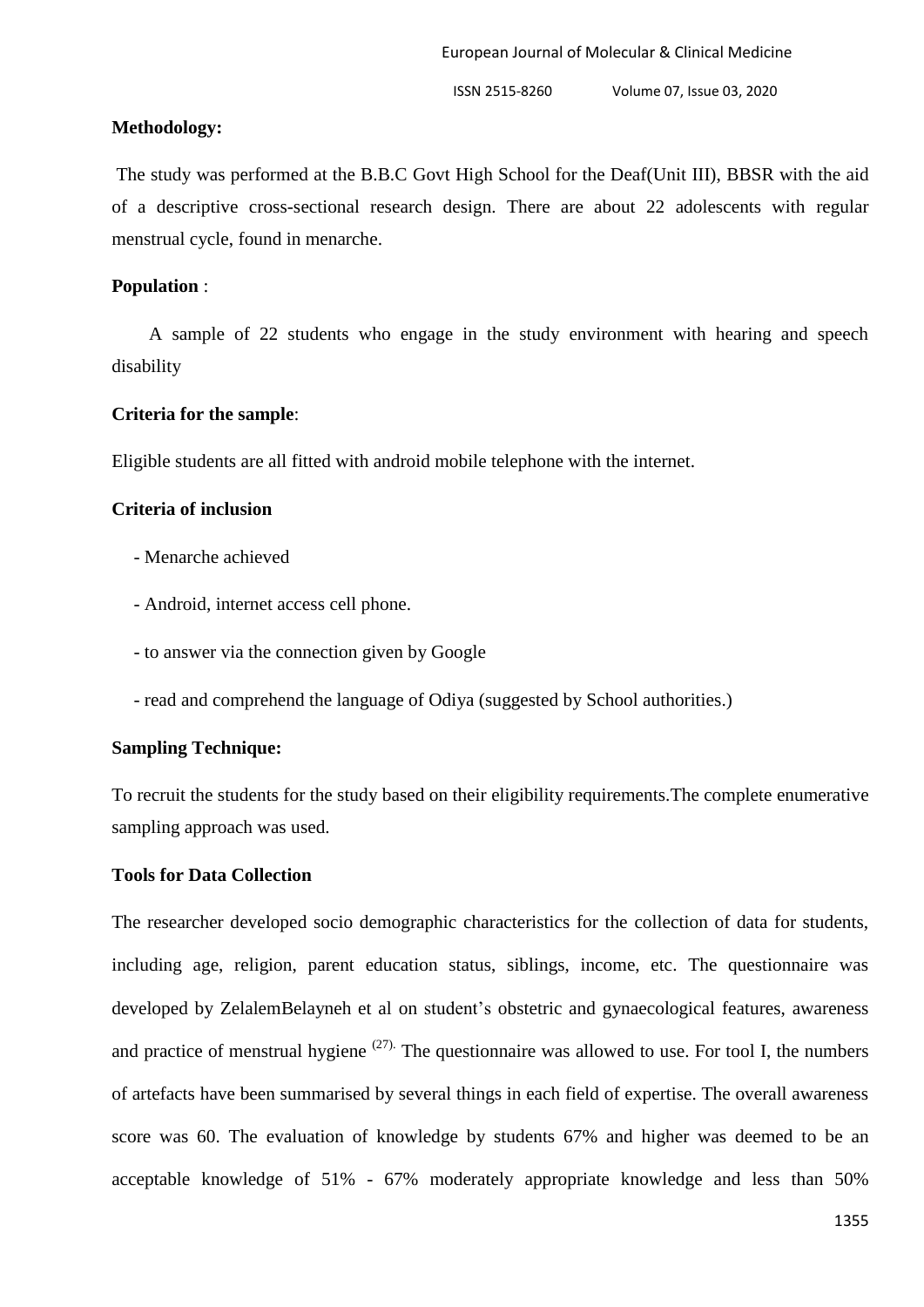inadequate. For Tool II, the actual menstrual practice included ten objects to be measured. Each move was followed and recorded 1 and 0 was not scored. The practice was judged bad  $(\leq 5)$ , and the practice was good>5. Due to the impact of a lockout of Covid -19 data was shared to the participants via google link https:/docs.google.com/formen/d/1OMISEvd9KmlJA9TAYfnqutek 73Cp-5O4GoWn-xr143s/editOdiya Language) Questionnaire are translated in to (Odiya) back to English to check internal consistency.

#### **Ethical and administrative issues:**

The research protocol has been approved by the Ethics Committee of All India Institute of Medical Sciences, Bhubaneswar (Odisha) vide reference no**:** T/IM/NF/Nursing/19/88.Letter of permission to conduct the study was granted by the competent authorities of B.B.C Govt High School for the Deaf(UNIT III)Bhubaneswar,Odisha,India, vide reference no: 213 dt 05/08/2020.Parent/guardian consent for the younger participants  $> 16$  years was obtained. After recruiting the participants for the study, they have been ensured on confidentiality.Investigatoralso guaranteed the rights, without any consequences, to retire from the study at any time, and their participation was voluntary. Teachers were made conscious of a Google form method on android telephones and instructed them to fill out data using the sign language using the Zoom Classroom app. Participants filled data with android telephones.

#### **Statistical Analysis**

Data collected via Google form have been downloaded and coded to MS office excel. The data collected were arranged, tables and percentages were displayed. The number and percentage were determined for the categorical variable. To estimate the relationship between information and practice, Karl Pearson's correlation coefficients were used. Significant results are subject to an essential test to look for a 5% significant relation between the variable.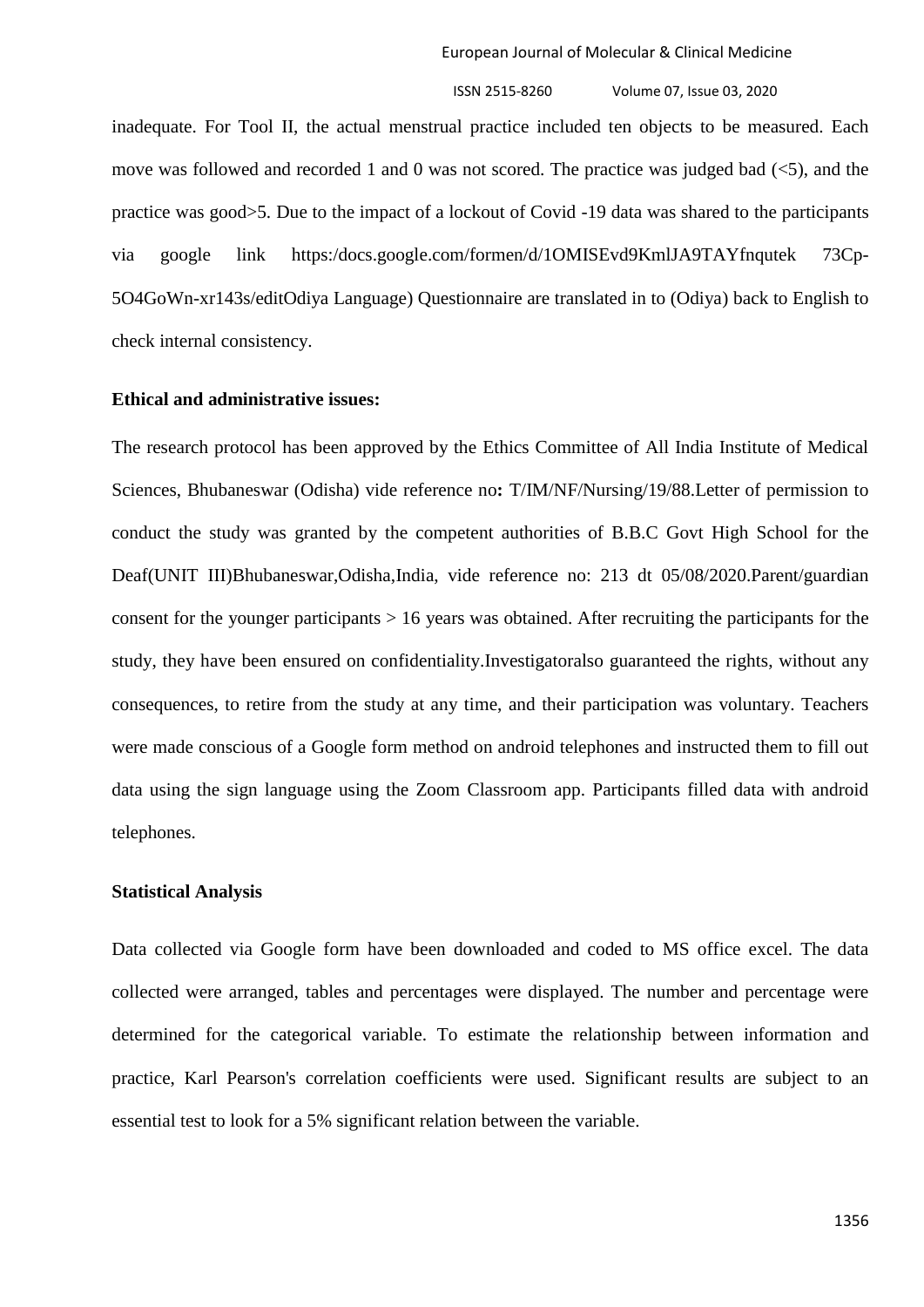#### **Results**

| Demographic Variable     |                                                            | No of Adolescent<br>Girls ' | $\%$                  |
|--------------------------|------------------------------------------------------------|-----------------------------|-----------------------|
| Class                    | $5-6$ th                                                   | $\overline{4}$              | 18.2%                 |
|                          | $7-8$ th                                                   | 11                          | 50.0%                 |
|                          | $9 - 10$ th                                                | $\overline{7}$              | 31.8%                 |
| Religion                 | Hindu                                                      | 21                          | 95.5%                 |
|                          | Muslim                                                     | $\mathbf{1}$                | 4.5%                  |
| <b>Edu Father</b>        | <b>Formal Education</b>                                    | $\mathbf{1}$                | 4.5%                  |
|                          | Graduation                                                 | 3                           | 13.6%                 |
|                          | Primary Education                                          | 11                          | 50.0%                 |
|                          | <b>Secondary Education</b>                                 | $\overline{7}$              | 31.8%                 |
| Edu Mother               | <b>Formal Education</b>                                    | $\overline{4}$              | 18.2%                 |
|                          | Graduation                                                 | $\mathbf{1}$                | 4.5%                  |
|                          | Primary Education                                          | 11                          | 50.0%                 |
|                          | <b>Secondary Education</b>                                 | 6                           | 27.3%                 |
| <b>Occupation Father</b> | <b>Business</b>                                            | 13                          | 59.1%                 |
|                          | <b>Govt Servant</b>                                        | 3                           | 13.6%                 |
|                          | Private Job                                                | 6                           | 27.3%                 |
| <b>Occupation Mother</b> | <b>Business</b>                                            | $\overline{2}$              | 9.1%                  |
|                          | House wife                                                 | 19                          | 86.4%                 |
|                          | Private                                                    | $\mathbf{1}$                | 4.5%                  |
| No of Siblings           | Elder sister                                               | 11                          | 50.0%                 |
|                          | Nil                                                        | 6                           | 27.3%                 |
|                          | Younger sister                                             | 5                           | 22.7%                 |
| Monthly family<br>Income | $<$ Rs.10000<br>Rs. 10001- Rs 20000<br>Rs. 20001- Rs 30000 | 3<br>18<br>$\mathbf{1}$     | 13.6%<br>81.8%<br>4.6 |

Table 1 Frequency and Percentage of Socio demographic variable.(n=22)

Table 1 showed the total 22 participants (deaf and dumb)ofadolescent Girls were included in the study. Half of them (50%) were studying between  $7<sup>th</sup>$  to  $8<sup>th</sup>$  Standard.Majority (95%) were belongs to Hindu religion, 50 % of them are having elder sisters from whom they had preconceived the knowledge on menstruation.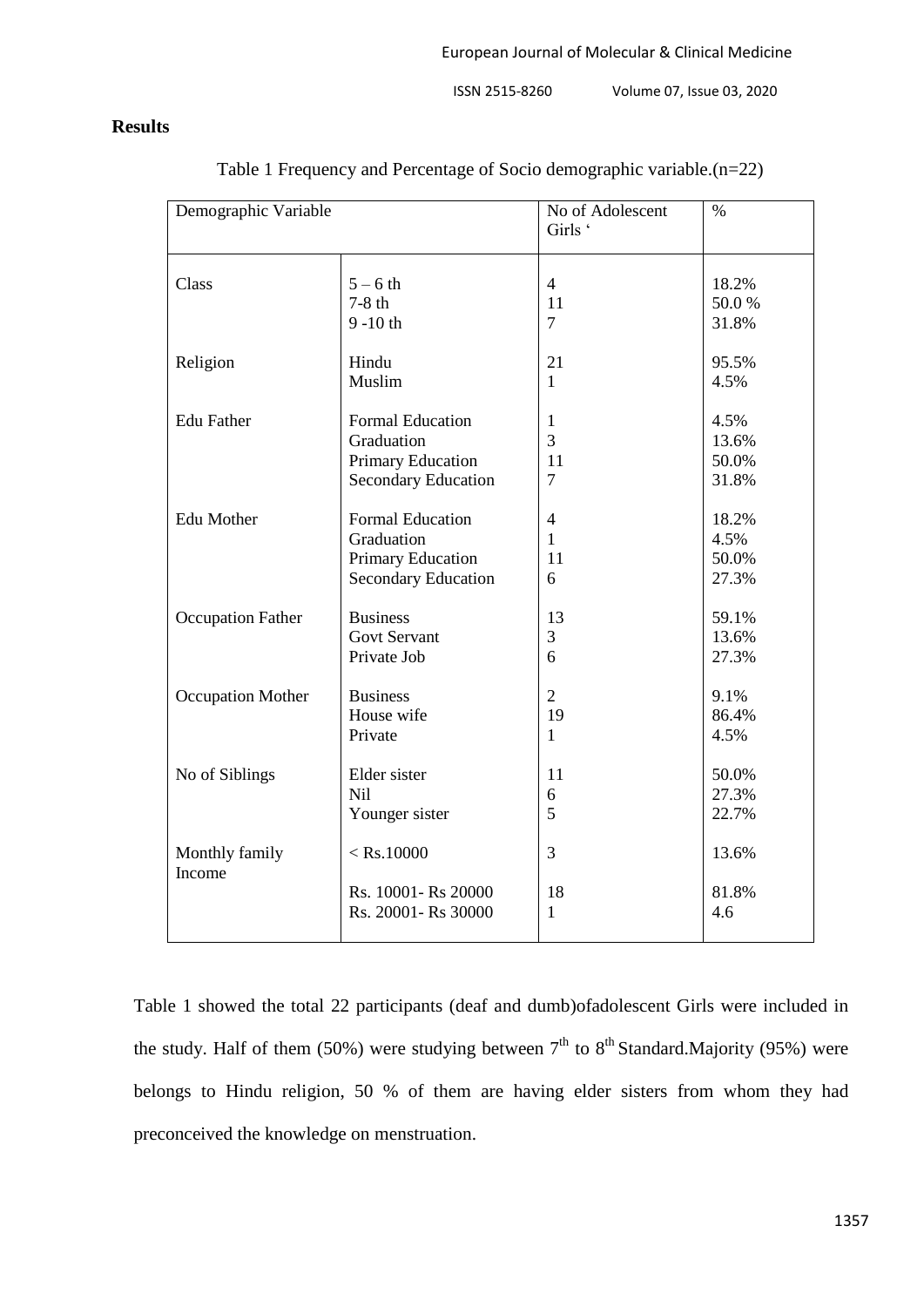|                            |                | Number of                |        |
|----------------------------|----------------|--------------------------|--------|
| <b>Obstetric variables</b> |                | adolescent<br>Girl's (f) | $\%$   |
| Age at menarche            | $<$ 12 years   | $\overline{3}$           | 13.64% |
|                            | 12 -15 years   | 18                       | 81.82% |
|                            | $>15$ days     | $\mathbf{1}$             | 4.55%  |
| Duration of menstrual FLOW | $<$ 3 days     | $\overline{4}$           | 18.18% |
|                            | $3 - 5$ days   | 13                       | 59.09% |
|                            | >3 days        | 5                        | 22.73% |
| Regularity of menses       | Regular        | 21                       | 95.45% |
|                            | Irregular      | $\mathbf{1}$             | 4.55%  |
| Family H/O Dysmenorrhea    | N <sub>o</sub> | 9                        | 40.91% |
|                            | Yes            | 13                       | 59.09% |
| Pain on mensuration        | No             | 8                        | 36.36% |
|                            | Yes            | 14                       | 63.64% |
| No of Pad used/day         | One            | $\overline{0}$           | 0.00%  |
|                            | Two            | $\overline{4}$           | 18.18% |
|                            | Three          | 13                       | 59.09% |
|                            | $>$ Three      | 5                        | 22.73% |

# **Table 2: Obstetric & Gynaecological related Characteristics on Menstrual bleeding(n=22)**

**Table 2** shown Obstetric & Gynaecological related Characteristics on Menstrual bleeding information. Majority (95.45%) of them were having regular menstrual cycle. More than half (59.09%) of them were using three sanitary pads per day to maintain menstrual hygiene.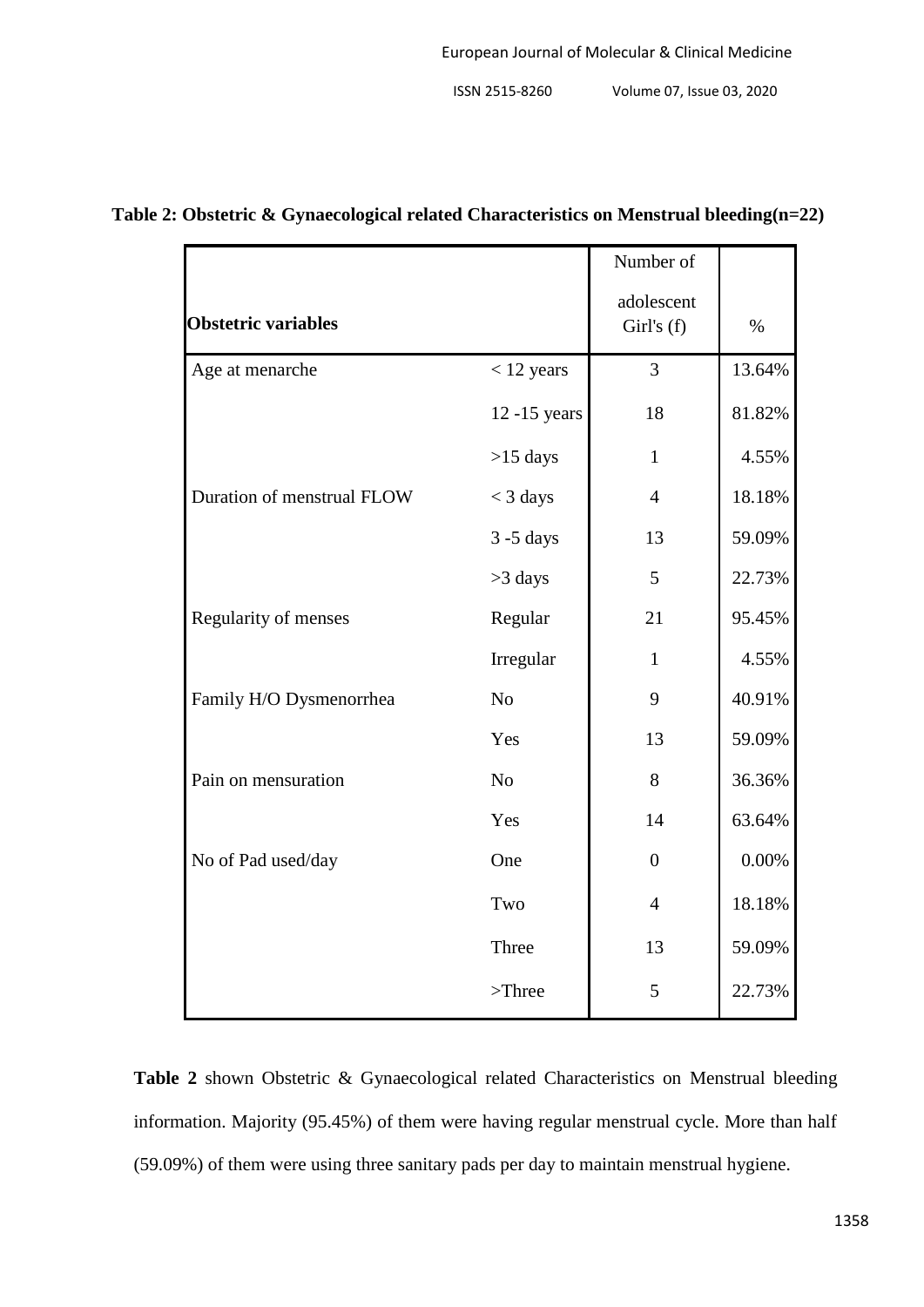|                |                                                          | Strongly         |          |                |        |                |        | Strongly       |          |  |
|----------------|----------------------------------------------------------|------------------|----------|----------------|--------|----------------|--------|----------------|----------|--|
|                | Statements                                               |                  | Disagree | Disagree       |        | Agree          |        |                | Disagree |  |
| S <sub>1</sub> |                                                          | n                | $\%$     | n              | $\%$   | n              | $\%$   | $\mathbf n$    | $\%$     |  |
| $\mathbf{1}$   | It is a normal physiological                             | $\overline{2}$   | 9.09%    | $\mathbf{1}$   | 4.55%  | $\overline{0}$ | 0.00%  | 19             | 86.36%   |  |
|                | phenomena                                                |                  |          |                |        |                |        |                |          |  |
| $\overline{2}$ | It is unique to female                                   | $\boldsymbol{0}$ | 0.00%    | $\mathbf{1}$   | 4.55%  | 3              | 13.64% | 18             | 81.82%   |  |
| 3              | It will<br>be experienced every<br>month                 | $\overline{2}$   | 9.09%    | $\mathbf{1}$   | 4.55%  | $\mathbf{1}$   | 4.55%  | 18             | 81.82%   |  |
| $\overline{4}$ | It is a lifelong process                                 | 5                | 22.73%   | 6              | 27.27% | 6              | 27.27% | 5              | 22.73%   |  |
| 5              | It will be stopped after initiation<br>of intercourse    | $\overline{3}$   | 13.64%   | 3              | 13.64% | 13             | 59.09% | 3              | 13.64%   |  |
| 6              | It is a sign of Conception                               | $\overline{2}$   | 9.09%    | $\overline{2}$ | 9.09%  | 11             | 50.00% | 7              | 31.82%   |  |
| 7              | It has foul smell                                        | $\mathbf{1}$     | 4.55%    | 3              | 13.64% | $\overline{2}$ | 9.09%  | 16             | 72.73%   |  |
| 8              | It is pathological                                       | $\overline{c}$   | 9.09%    | 8              | 36.36% | 6              | 27.27% | 6              | 27.27%   |  |
| 9              | Uterus                                                   | $\overline{4}$   | 18.18%   | 5              | 22.73% | 11             | 50.00% | $\overline{2}$ | 9.09%    |  |
| 10             | <b>Bladder</b>                                           | $\overline{0}$   | 0.00%    | 3              | 13.64% | 14             | 63.64% | 5              | 22.73%   |  |
| 11             | Vagina                                                   | $\overline{c}$   | 9.09%    | $\overline{0}$ | 0.00%  | 15             | 68.18% | 5              | 22.73%   |  |
| 12             | Abdomen                                                  |                  | 9.09%    | 5              | 22.73% | 9              | 40.91% | 6              | 27.27%   |  |
| 13             | Hormonal                                                 |                  | 9.09%    | $\overline{0}$ | 0.00%  | 4              | 18.18% | 16             | 72.73%   |  |
| 14             | <b>Diseases</b>                                          |                  | 9.09%    | 10             | 45.45% | 10             | 45.45% | $\overline{0}$ | 0.00%    |  |
| 15             | Curse                                                    |                  | 18.18%   | 8              | 36.36% | 10             | 45.45% | $\overline{0}$ | 0.00%    |  |
| 16             | Not allowed to go to kitchens<br>during menses           | $\overline{4}$   | 18.18%   | 11             | 50.00% | $\overline{2}$ | 9.09%  | 5              | 22.73%   |  |
| 17             | Not allowed touch others during<br>menstruation          | $\overline{3}$   | 13.64%   | 7              | 31.82% | 5              | 22.73% | 7              | 31.82%   |  |
| 18             | It is not good to discuss about<br>menses                | $\overline{3}$   | 13.64%   | 8              | 36.36% | 5              | 22.73% | 6              | 27.27%   |  |
| 19             | Activities done by menstruating<br>women are not Blessed | $\overline{3}$   | 13.64%   | 5              | 22.73% | 13             | 59.09% | 1              | 4.55%    |  |
| 20             | Being free from menses is a free                         | 3                | 13.64%   | 10             | 45.45% | $\overline{4}$ | 18.18% | 5              | 22.73%   |  |

**Table 3:**Knowledge regarding menstrual hygiene among specially abled adolescent girls (n=22).

**Table No.3** showed that question wise knowledge Percentage score, 27.27% had adequate knowledge, 45.46% had moderately adequate knowledge and 27.27 % had inadequate of knowledge respectively. Nearly two third (86.37%) of study participants had good menstrual hygiene practices.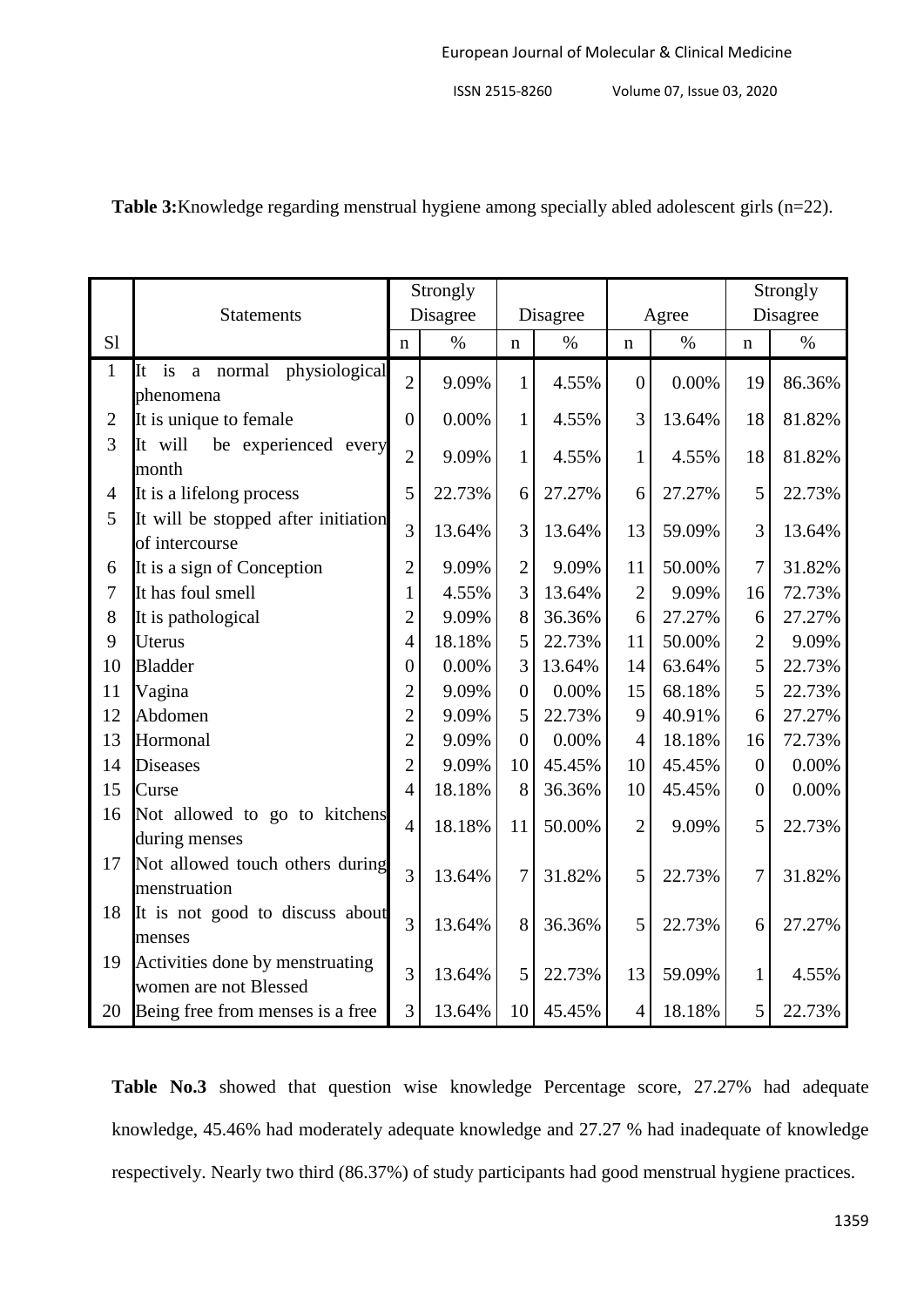|                | <b>Statements</b>                                                          |                 | Good        |                | <b>Bad</b> |  |
|----------------|----------------------------------------------------------------------------|-----------------|-------------|----------------|------------|--|
|                |                                                                            | n               | $\%$        | $\mathbf n$    | $\%$       |  |
| $\mathbf{1}$   | Using absorbent materials during menstruation                              |                 | 16 72.73%   | 6 <sup>1</sup> | 27.27%     |  |
| $\overline{2}$ | Using commercially made sanitary pads during menstruation                  |                 | 20 90.91%   | 2              | 9.09%      |  |
| $\overline{3}$ | Change of pads /Cloths more than 3 times a day                             |                 | 19 86.36% 3 |                | 13.64%     |  |
| $\overline{4}$ | Using clean clothes with soap and water                                    |                 | 15 68.18% 7 |                | 31.82%     |  |
| 5              | Dries cloths in sun light                                                  |                 | 19 86.36% 3 |                | 13.64%     |  |
| 6              | Cleans external genitalia during menstruation                              |                 | 18 81.82% 4 |                | 18.18%     |  |
| $\overline{7}$ | Dispose the pads by wrapping with paper                                    |                 | 20 90.91%   | $\overline{2}$ | 9.09%      |  |
| 8              | Washes bath daily with soap during menstruation                            | 21              | 95.45%      | $\mathbf{1}$   | 4.55%      |  |
| 9              | Disposed used sanitary pads in dust bin                                    | 19 <sup>1</sup> | 86.36%      | $\overline{3}$ | 13.64%     |  |
| 10             | Cleaning of external genitalia with water $\&$ soap during<br>menstruation | 20 <sub>1</sub> | 90.91%      | $\overline{2}$ | 9.09%      |  |
|                |                                                                            |                 |             |                |            |  |

# **Table 4** Level of Practice on Menstrual Hygiene (**n=22)**

**Table 4** showed majority (86.37%) of the study participants had good practice in menstrual hygiene. 72.73% were using absorbent sanitary napkins during menstruation. Majority 95.45% of specially abled adolescent Girls were bathing daily and 90.91% of them were cleaning their external genitalia using soap and water frequently during menstruation.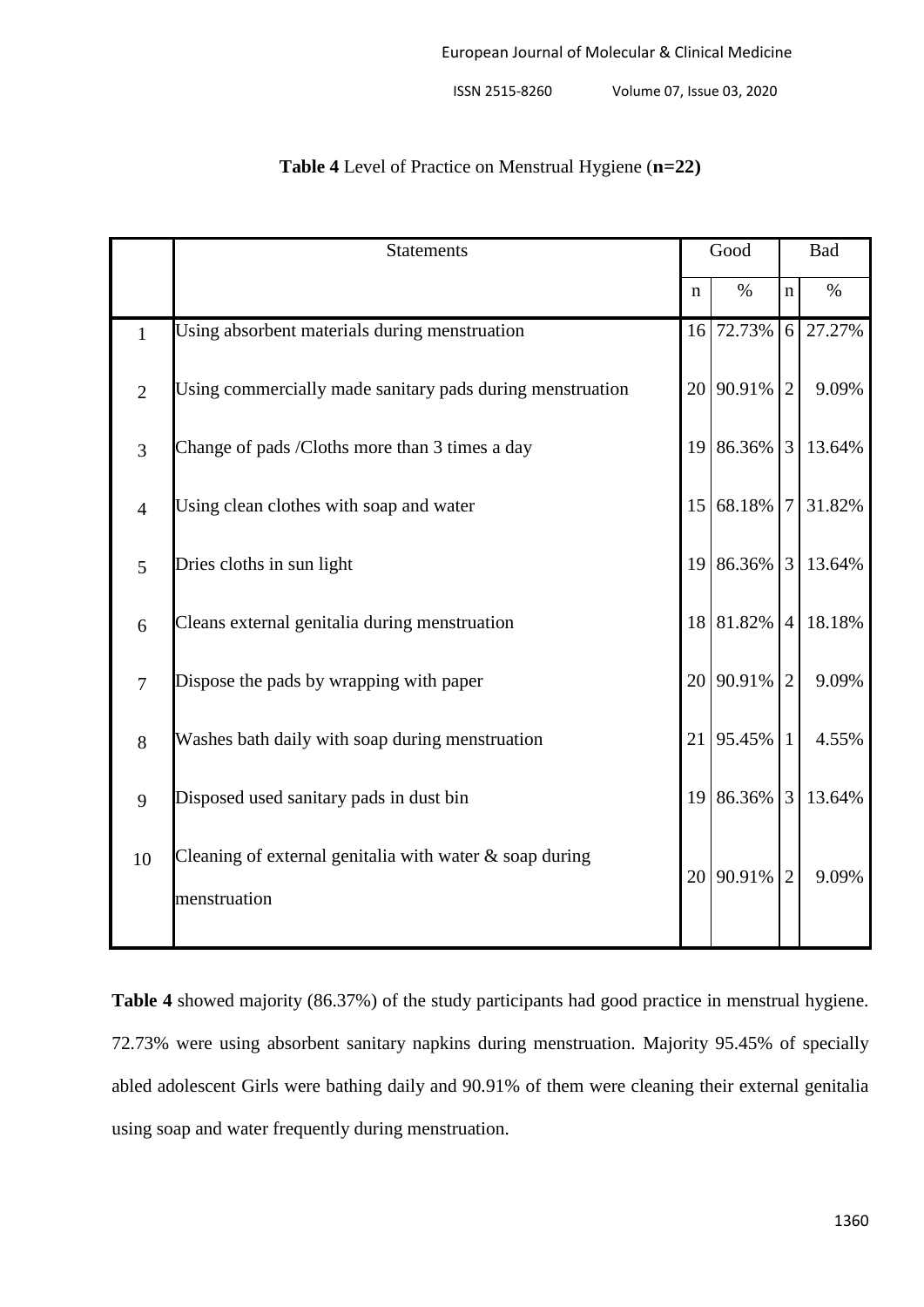# **Table 5: Correlation between mean score of knowledge and Practice on Menstrual Hygiene among Deaf & Dumb adolescent Girls (n=22).**

| <b>Correlation</b><br>between | <b>Mean score</b><br><b>Mean</b> ±SD | <b>Karl Pearson</b><br><b>Correlation</b><br>coefficients | <b>Interpretation</b>             |
|-------------------------------|--------------------------------------|-----------------------------------------------------------|-----------------------------------|
| Knowledge                     | $37.95 \pm 8.84$<br>$8.50 \pm 1.63$  | $r=0.26$ , $P=0.23$                                       | There is not significant positive |
| score                         |                                      |                                                           | fair correlation between          |
| <b>Vs</b>                     |                                      |                                                           | knowledge score and practice      |
| Practice score                |                                      |                                                           | score.                            |

Fig 1. Shows the correlation between the knowledge & practice score of participants, there is not significant positive fair correlation between knowledge & practice.

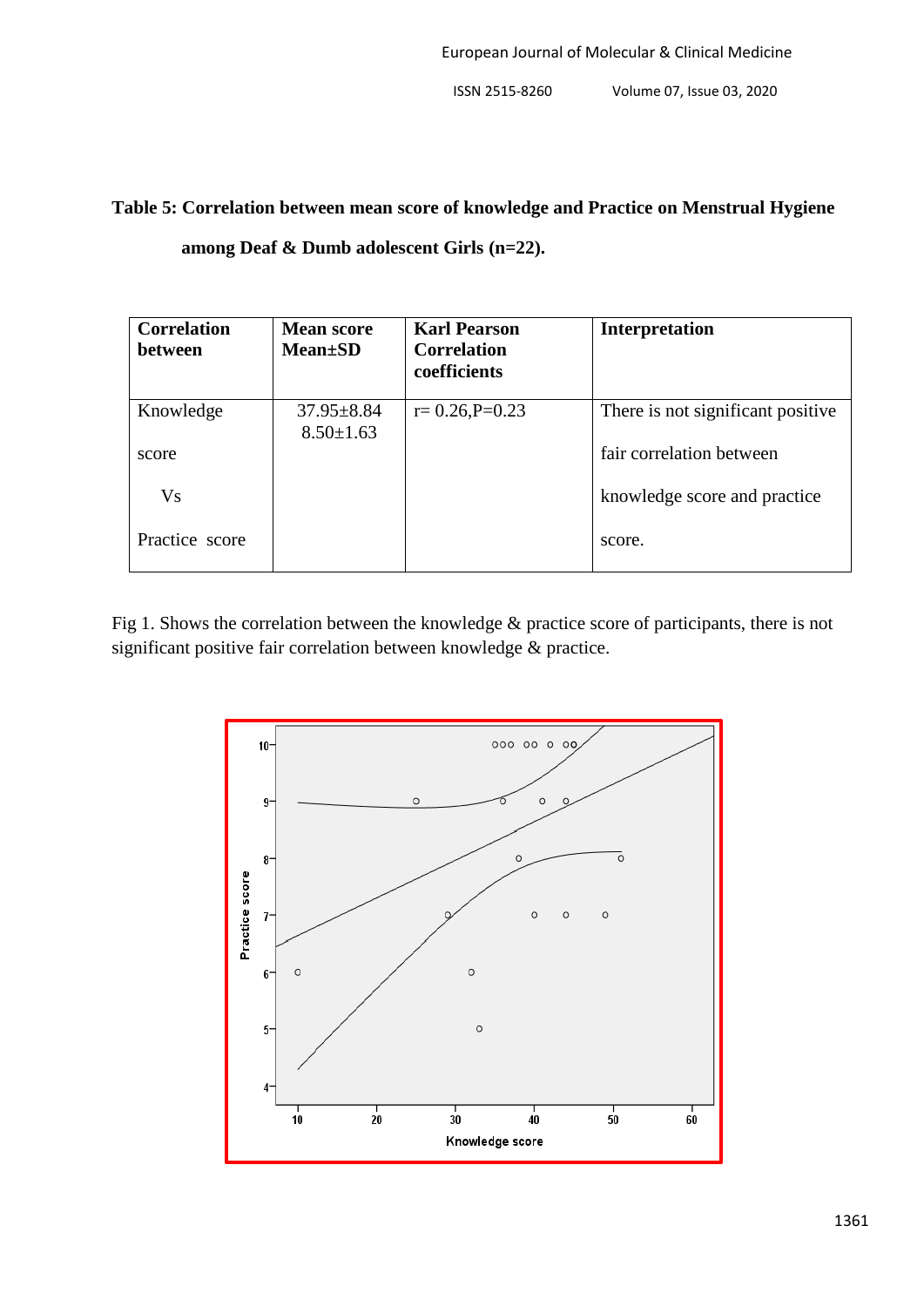| Demographic<br><b>Variable</b> |                         | <b>Practice Score</b> |            |                |        | $\mathbf n$    | Chi<br><b>Square</b>         |
|--------------------------------|-------------------------|-----------------------|------------|----------------|--------|----------------|------------------------------|
|                                | Poor<br>Good            |                       |            |                |        | <b>Test</b>    |                              |
|                                |                         | n                     | $\%$       | n              | $\%$   |                | $\chi$ 2=8.62<br>$p=0.05(S)$ |
| <b>Edu Father</b>              | <b>Formal Education</b> | $\mathbf{1}$          | 100%       | $\overline{0}$ | 1      | 1              |                              |
|                                | Graduation              | 1                     | 33.33<br>% | $\overline{2}$ | 66.67% | 3              |                              |
|                                | Primary                 | $\mathbf{1}$          | 9.09%      | 10             | 90.91% | 11             |                              |
|                                | Secondary<br>Education  | $\overline{0}$        | 0.00%      | $\overline{7}$ | 100.0% | 7              |                              |
| Occupation<br><b>Mother</b>    | <b>Business</b>         | $\overline{2}$        | 100%       | 0.00<br>$\%$   | 0.00%  | $\overline{2}$ | $\chi$ 2=13.95               |
|                                | House wife              | 1                     | 5.26%      | 18             | 94.74% | 19             | $p=0.01(S)$                  |
|                                | Private                 | $\overline{0}$        | 0.00%      | $\mathbf{1}$   | 100.0% | 1              |                              |

Table 6. Association between level of practice score and adolescents' demographic variables.(n=22)

Table 6: Showed Bi-variable and Multi variable logistics analysisto identify the factors associated with Knowledge and Practice in menstrual hygiene.More than 59% of the study's samples fathers were businessmen and the remainder of the study participants mothers were housewives (86.4%), and 50% of the parents were completed primarily Education .This was affected by good menstrual hygiene practice ( $\gamma$ 2 level = 13.95, p=0.01).

#### **Discussion:**

The present study shown that half of the participants (50%) had elderly sisters but had no chance to speak to older siblings. A modest degree of non-transparent information  $(\gamma 2=5.08, p=0.27 \text{ NS})$  is present in 45.46 percent of the deaf and the dumb with, specially capable individuals. This disagrees with research in Portugal, Bourges et al.<sup> $(28)$ </sup> have shown that teenagers are profoundly affected by their perception and attitudes to puberty and reproductive health because of the low educational status and their older siblings. Following the present findings of the research, Rajini and others in India recorded that 83 per cent of peer group impact is a major source of information about menstrual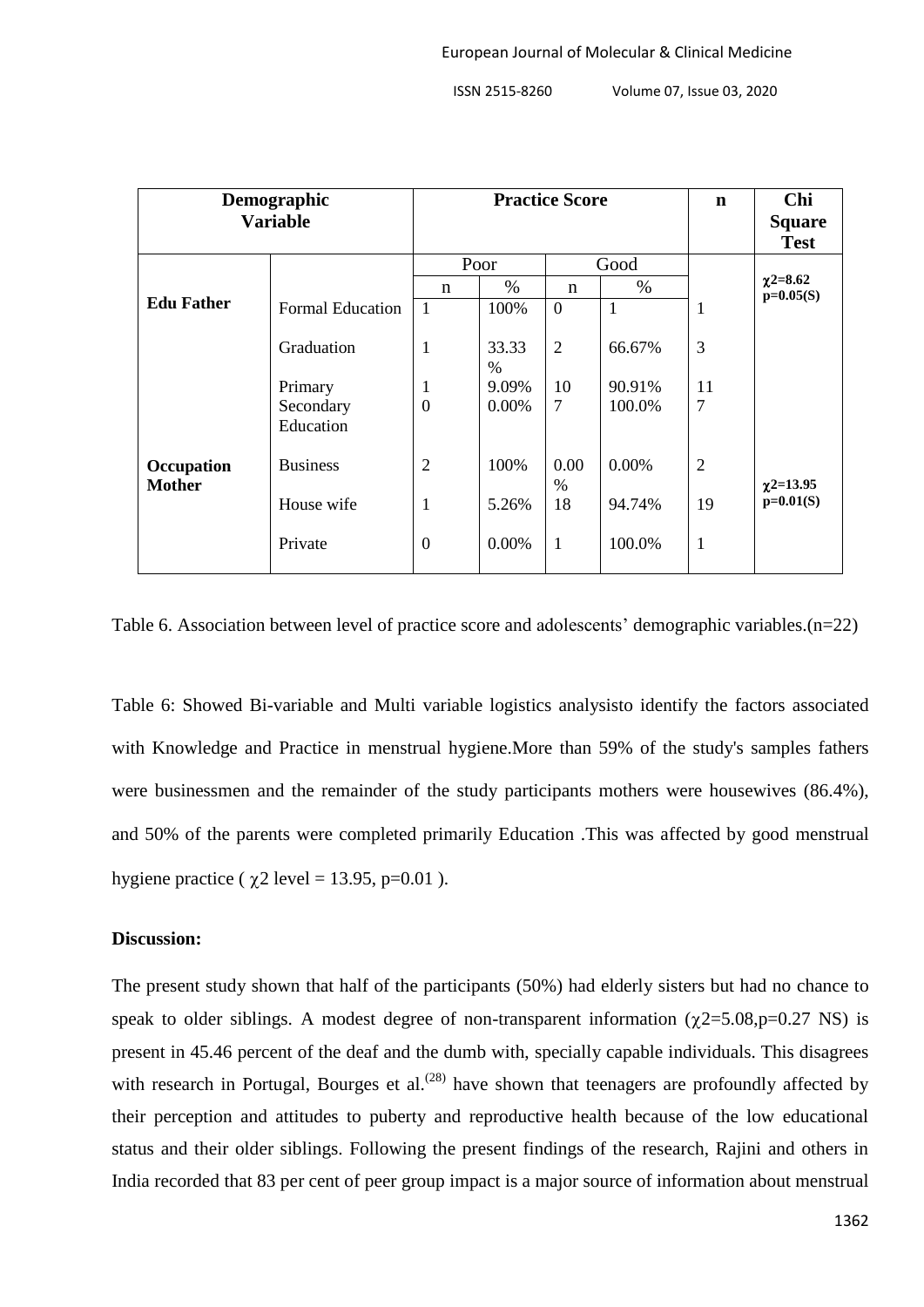hygiene because of the efficiency of sign language used for deaf and mute girls.<sup>(29)</sup> According to the current study, 27.27% and 45.47% per cent of participants had relatively adequate and moderately adequate levels of Knowledge. More than 59% of the study sample"s Fathers were businessmen and the remainder of the study sample"s mothers 86.4% were housewives, and 50% of the parents were completed primary Education. Parent's Educational status has an impact over the good menstrual hygiene practice of the samples ( $\gamma$ 2 level = 13.95 p=0.01). Since education for parents is an essential factor to transfer menstrual knowledge to their children. Herman et al endorsed those findings that high percentage of Illiterate father representing nearly half and one third of mothers having university education and house wives is an important factor to overcome misconception, incomplete knowledge & blindfold faith in cultural, taboos, myths and social customs.<sup>30</sup>

The study results indicated that 45.46% of deaf and mute youth had moderately adequate knowledge and 27 per cent of study participants had proportionately inadequate and adequate knowledge of menstrual hygiene. Majority 86.370% of them have good menstrual hygiene practice. This finding is not in line with the findings observed in Assiut by Osman et al on reproductive health, indicates 100percent of deaf and blind students had poor knowledge on pre-test and raised up to 58.8% in post test.<sup>(31)</sup>According to current study 90.91 per cent of the deaf and mute children used commercially manufactured sanitary pads and 81 per cent were clean of their external genitalia frequently and 95.45% of them wash and bath daily with soap during menstruation. Disagreement with these findings Zelalem et al at Ethiopia identified 60.03% of adolescent Girls followed poor menstrual hygiene practice with 95%CI and 33.9%did not use sanitary pads during menstruation. Ethiopian research on menstrual hygiene practice observed among adolescent Girls shown ,in India it is  $60.1\%$ ,64.0% at Nigeria and 55.7% in Brazil have poor menstrual hygiene practices.<sup>(32)</sup>Obstetric and gynaecological factors associated with menstrual hygiene practices of deaf and mute girls were statistically non-significant in this study, this result is in disagreement with study conducted at Ethiopia among adolescent girls shown significant association might be due to long duration of menstrual flow, having economic constraints to buy absorbent for longer time and affect their psychological & emotional state influence to diminish their motivation and commitment to perform their safe hygienic practice.<sup>(27)</sup>Recent research results estimated that there is no positive correlation  $(r=0.26, p=0.23)$  between menstrual hygiene awareness and practice of specially qualified adolescent girls. Similarly, a cross-sectional analysis in Nigeria reported that incorrect practice of menstrual hygiene was observed on the girls with poor menstrual knowledge of  $1.48$ .<sup>(33)</sup>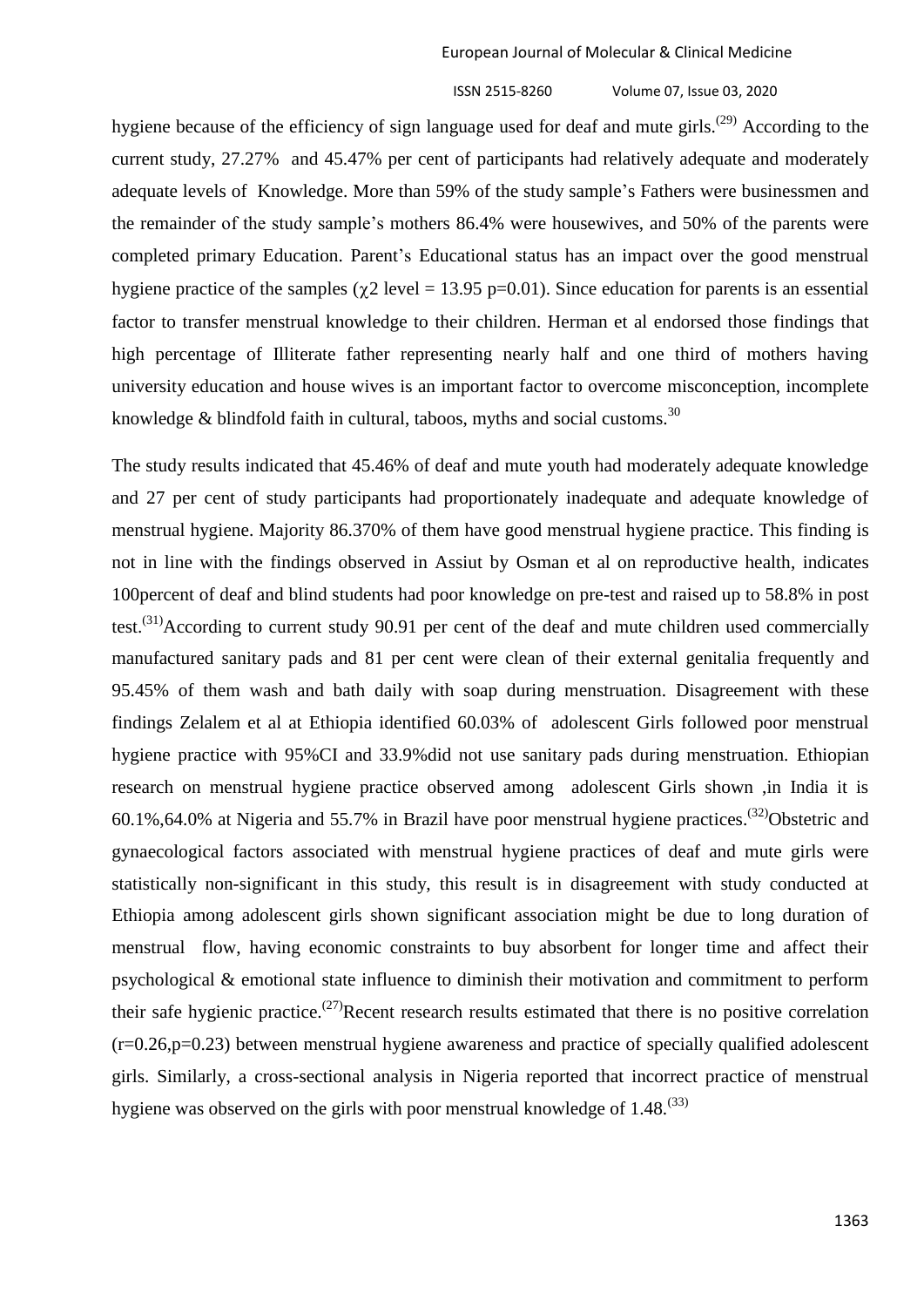#### **Limitations and strength**

This research was conducted among the vulnerable population involves deaf and mute adolescent girls using intensive, culturally adapted approaches and trying to understand basic menstrual hygiene awareness and current practices. Good practices of menstrual hygiene lead to wellbeing, trust and respect for specially challenged teenage girls and relate to gender equality and fundamental human rights. However, there are drawbacks to this analysis. Firstly, the sectional nature of the study design does not disclose the relationship between the cause and effect of the variables. The analysis follows the compilation of quantitative data and is not triangulated by integrated approaches. B.B.C Govt School for the Deaf(UNIT III) at Bhubaneswar, Odisha, limited data collection only to single settings. Data collected only from those who have access to android mobile telephones and can fill out Google forms with details.

#### **Recommendations**

More participants are recommended in the study to express their menstrual difficulties and challenges. Studies can take a multi-centric approach in different environments to explore the impact on menstrual hygiene practices of cultural taboos, beliefs and behaviours. A standardised interview schedule may be used to answer the questionnaire. Public health workers are advised to sensitise them through health education in reproductive health, sex education and sexually transmitted diseases to children who are deaf and mute, in sign language.

#### **Conclusion**

Good menstrual hygiene generates women's wellbeing, trust and self-esteem and is related to equality of sex and fundamental human rights. In order to measure the degree of achievement of MHM in India, indicators have also been established in the context of the Swacha Bharat Mission Guidance. Setting practical, timely objectives will be a welcome effort for girls and women to include basic facilities of hygiene & reproductive hygiene during a menstrual cycle using sign language for deaf and mute teenagers.

#### **Acknowledgement:**

The author would like to acknowledge the Director, AIIMS,BhubaneswarandInstitutional Ethical Committee, AIIMS, Bhubaneswar, Odisha, India for ethical approval. Our deepest gratitude also goes to study participants, parents & teachers and BBV Govt School for the Deaf, Unit VIII, Bhubaneswar, Odisha, India. Our sincere thanks to Dr.Usharani Dash, Principal, Rajdhani Higher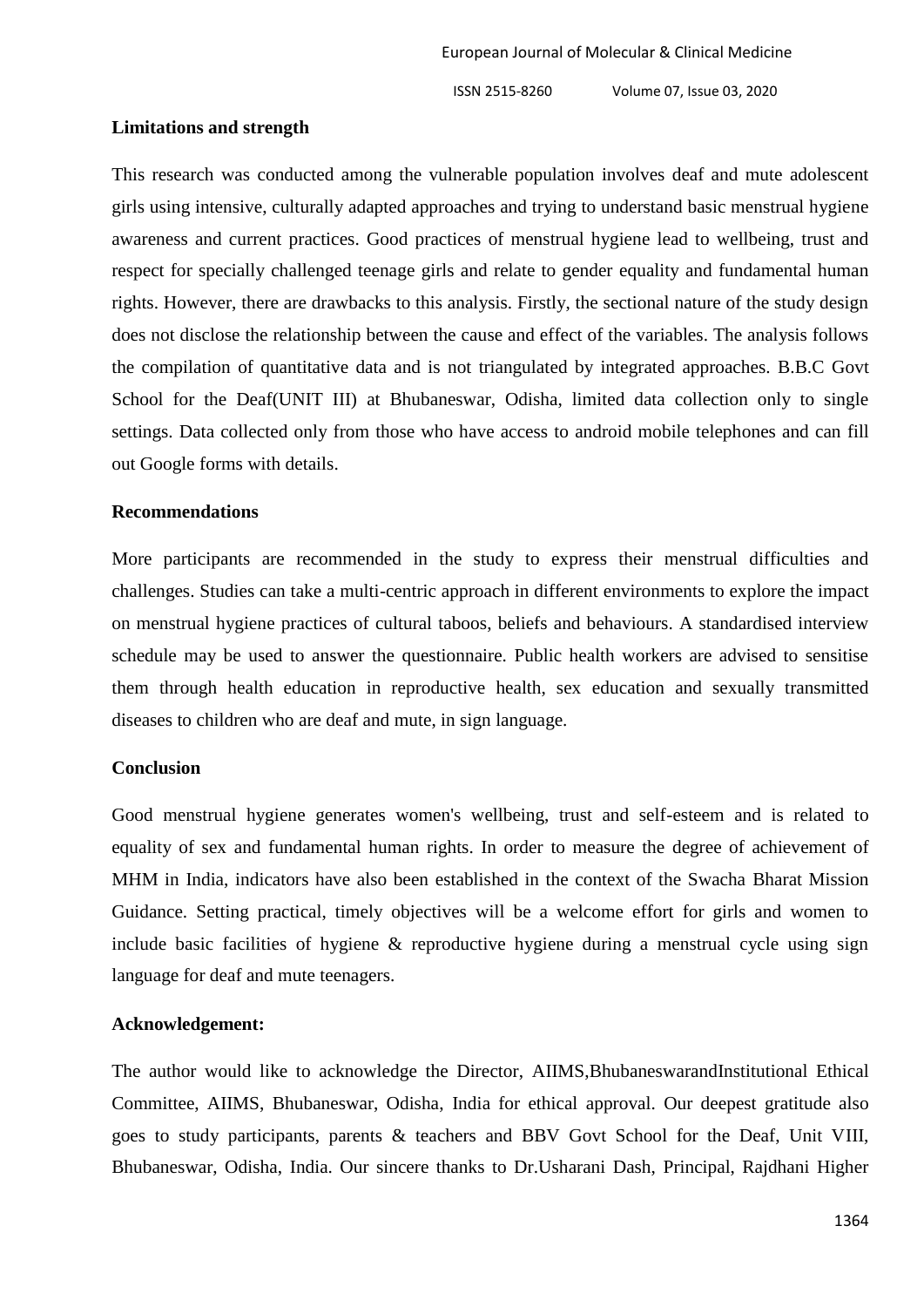Secondary school of Sciences, Bhubaneswar for Odiya translation & appropriateness of the questionnaire used for the study.

**Conflict of Interest**: Nil

**Source of Funding**: Nil

#### **References :**

- [1] Matsumoto, S. Statistical studies on menstruation; A criticism on the definition of normal menstruation. Gunma JMedSci . 1962:11 (4):294-318.
- [2] MacGregor, E,ChiaH,VohrahR,Wilkinson, M. Migraine and Menstruation: A Pilot study. Cepahalgia .1990 :10(6) 305-10.
- [3] Adolescents in India. A profile.WorldHealth Organisation.2003. Available at: [http://www.whoindia.org/LinkFiles/AdolescentH](http://www.whoindia.org/LinkFiles/Adolescent)ealth and Development\_ (AHD\_UNFPA\_ Country\_Report.pdf) .Accessed on September28, 2020.
- [4] Ministry of Drinking Water and sanitation, Govt of India. MenstrualHygiene Management-NationalGuidelines; 2015. Available from :http:/www.mdws.gov in/sites/default/files /Menstrual %20 hygiene%20management %20-%20Guidelines.pdfAccessed on March 18, 2020.
- [5] Resource on MHM; AboutMenstural Hygiene day. Available from http://www.menstura lhygiene day. Org about/about-mhday/2018 Mar 30. Accessed on October 15, 2020.
- [6] Infographic MHM and SDGs –Menstrual Hygiene day .Available from [http://www.mensturalhygieneday.org/wp-content/uploads/2017/05/MHDay\\_MHM-](http://www.mensturalhygieneday.org/wp-content/uploads/2017/05/MHDay_MHM-SDGs_2017_RGB_fin.pdf.s)[SDGs\\_2017\\_RGB\\_fin.pdf.s](http://www.mensturalhygieneday.org/wp-content/uploads/2017/05/MHDay_MHM-SDGs_2017_RGB_fin.pdf.s) Accessed on August 8 ,2020.
- [7] World Health Organisation . (2008). Reproductive health . Retrieved (May 29,2016) from [http://www.](http://www/) google.com eg./#q = Raising + Awareness +of). Accessed on August 16,2020.
- [8] Thakre, S, Reddy, N, Rathi, K. Pathak.Menstrualhygiene : knowledge and practice among adolescence school girls of Saoner, Nagpur District, "Journal of Clinical and Diagnostic Research" ,Volume5, no 5, pp. 1027-1033, 2011.
- [9] Ministry of Health & FW, Government of India. A Strategic Approach to Reproductive, maternal, Newborn, Child and Adolescent Health ( RMNCH +A) in India : 2013.Accessed on September 18, 2020.
- [10] National Institute of Public Cooperation and Child Development ,New Delhi . Module on SABLA . Available from: http:// [www.wed.nic.in/sites/default/files/2-Sabla\\_PDF\\_ English](http://www.wed.nic.in/sites/default/files/2-Sabla_PDF_%20English%20.pdf)  [.pdf.](http://www.wed.nic.in/sites/default/files/2-Sabla_PDF_%20English%20.pdf) Accessed on October17, 2020.
- [11] National Rural Health Mission .Training Module for ASHA on Menstrual Hygiene. Available from [http://www.sanitation.indiawaterportal.orgisite/default/files/ attachment](http://www.sanitation.indiawaterportal.orgisite/default/files/%20attachment%20/training/)  [/training/.](http://www.sanitation.indiawaterportal.orgisite/default/files/%20attachment%20/training/)Accessed on October 1 ,2020.
- [12] Jasper T, Le, and J. Bartram, "Water and sanitation in schools: a systematic review of the health and educational outcome," International Journal of Environmental Research and Public Health, volume .9, no. 8, pp. 2772-2787, 2012.
- [13] Maxwell J, BelserJ W, & David D. (2009). A health handbook for women with disabilities. Berkley , CA Hesperian Foundation. pp 67-70, 2015.
- [14] United Nations. Disability and Development Report: Realizing the Sustainable Development Goals by, for and with disabilities New York: United Nations, 2018. Accessed on April 20,2020.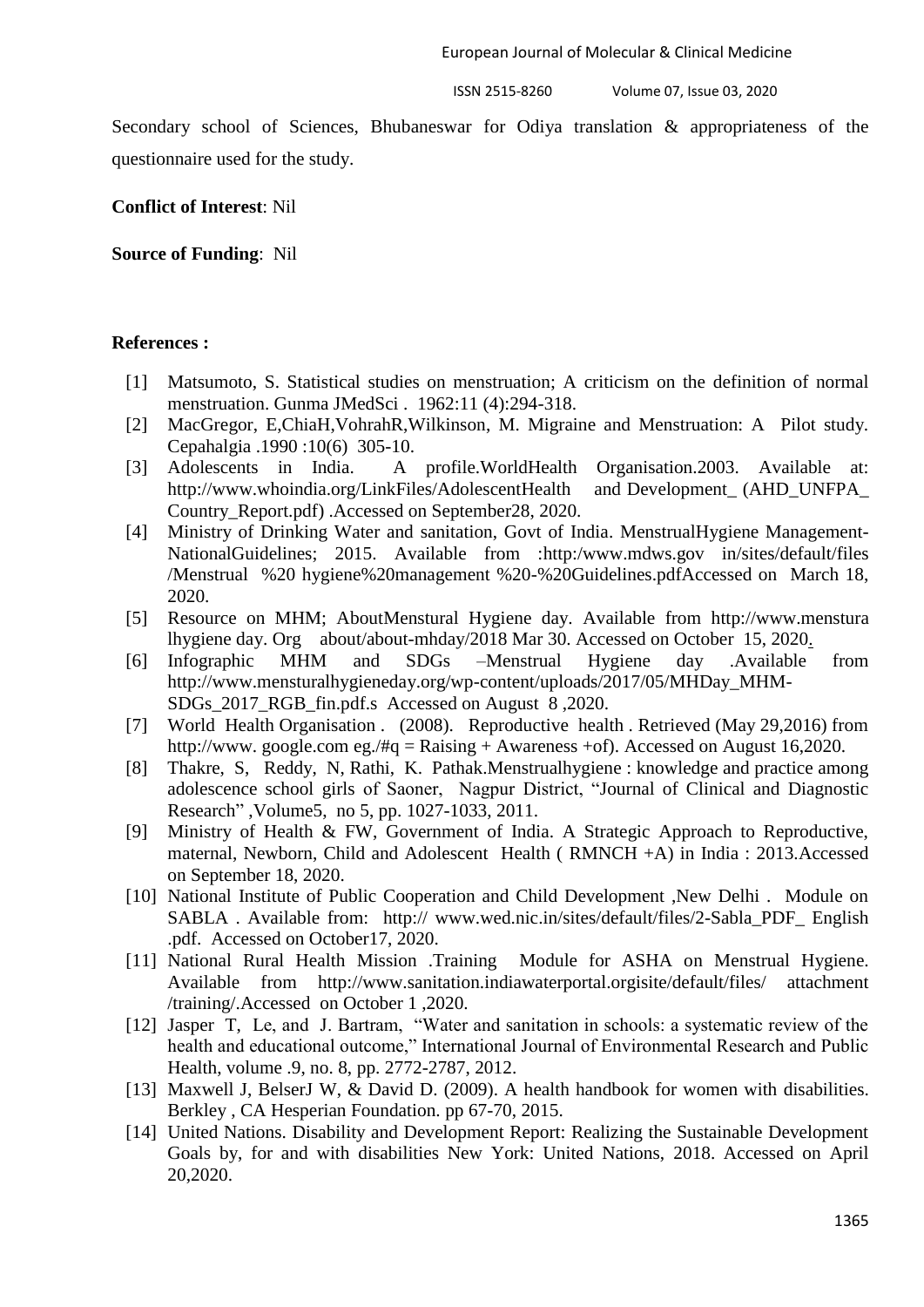- [15] World Health Organisation and World Bank World Report on Disability. Manila: World Health Organisation, 2011. Accessed on September 17, 2020.
- [16] Ministry of Law and Justice, Government of India. The rights of persons with disabilities Act, 2016. New Delhi: Government of India; 2016.
- [17] Sommer, M ,Ackaia-Armah,N, Conolly S, Smiles D. A comparison of the menstruation and education experience of Girls in Tanzania ,Ghana , Cambodia and Ethiopia. ,2015;45(4): pp. 589-609.
- [18] National Health Mission. Scheme for promotion of Menstrual Hygiene among Adolescent Girls in rural India. Available from: [http://www.nhm.gov.in](http://www.nhm.gov.in/) /nrhm/reproductive components/reproductive–child-health/adolescents –health/mhs/311-schemes.html.
- [19] World Health Organisation .(2008) Reproductive Health. Retrieved (May 29,2016) from: http:// [www.google](http://www.google/) .com.eg /#q =raising +Awareness + of) Accessed on November 15, 2020.
- [20] United Nations,Educational Scientific & Cultural Organisations( UNESCO) (2014): Puberty education and Menstrual Hygiene management ( July 2016) from [http://unesco.org/images/002/002267.pdf .puberty.](http://unesco.org/images/002/002267.pdf%20.puberty)
- [21] SinhaRN,Paul B. Menstrual hygiene management in India: The concerns. India J public Health.2018; pp. 62:71-(4).
- [22] Lee S. Health and sickness; the meaning of menstruation and premenstrual syndrome in women"s lives. Sex roles .2009; 46(1): 25-35.
- [23] United Nations. Convention on the Rights of Persons with Disabilities (A/RES/61/106) [https://www.google.com/search?q=united+nations+convention+rights+of+persons+with+disa](https://www.google.com/search?q=united+nations+convention+rights+of+persons+with+disabilities&oq=United+Nations+convention++rights+o&aqs=chrome) [bilities&oq=United+Nations+convention++rights+o&aqs=chrome.](https://www.google.com/search?q=united+nations+convention+rights+of+persons+with+disabilities&oq=United+Nations+convention++rights+o&aqs=chrome) Accessed on October 19, 2020.
- [24] The Department of Empowerment of person with disabilities. Ministry of Social Justice & Empowerment, Government of India (cited 2019 March ), [http://disbilityaffairs.gov.in/content.](http://disbilityaffairs.gov.in/content) Accessed on October 20, 2020.
- [25] National Sample survey organization .Disabled person in India , NSS 58 th Round( July-December 2002). New Delhi : Ministry of statistics and programme implementation, Govt of India 2003 , [http://mospi.nic.in/sites/default/files/publication\\_reports/Revised\\_](http://mospi.nic.in/sites/default/files/publication_reports/Revised_) Disability\_Manual\_20june12\_1.pdf . Accessed on August 17,2020.
- [26] Annual health survey bulletin 2010-11 New Delhi: Office of Register General & Census Commissioner, Ministry of Home Affairs, Government of India. [https://censusindia.gov.in/vital\\_statistics/AHSBulletins/ahs.html](https://censusindia.gov.in/vital_statistics/AHSBulletins/ahs.html) . Accessed on March 18,2020.
- [27] Zelalem Belayneh ,Birhanie Mekuriaw , Knowledge and Menstrual hygiene practice among adolescent school Girls in Southern Ethiopia: a Cross sectional study. BMC public health ( 2019) 19:1595.
- [28] Borges, A.L., Latorremdo R., &Schor N (2007). Factors associated with sexual debut amongadolescents enrolled in a family health unit in East side Sao Paulo, Brazil). Cad saude Publications, 23, (7); 1583-94.
- [29] Rajini, D., Anil, KK., &Manpreet, K. (2009). Knowledge and practice related to Menstruation among Tribal (Gujjar) Adolescent Girls. Ethno– Med, 3(1),pp.43-4.
- [30] Herman, L., Ovuga, E., Mshilla, M., &Mahuro N. ( 2014). Knowledge, Perceptions and Acceptability to Strengthening Adolescents Sexual and Reproductive Health Education among Secondary and preparatory schools". World AcadSciEngTechnol; 7, (7), 1787-1802.
- [31] Osman , S.R., Zakherah, M.S., &Bayomi (2015) Impact of health education Programme on Knowledge of Blind & Deaf Adolescent Girls about Reproductive Health in Assiut Governorate, Egypt .